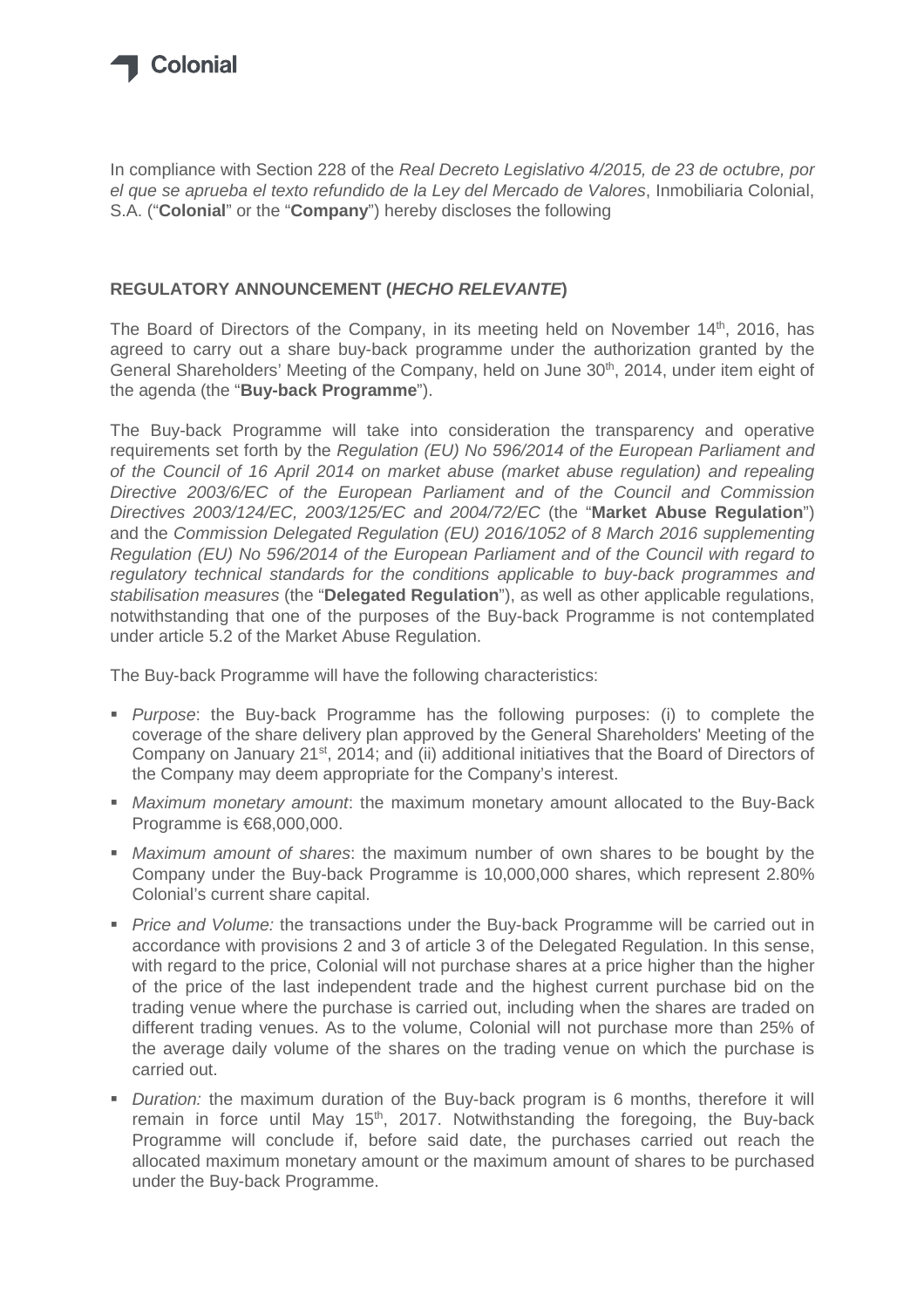

The Buy-back Programme will be lead-managed by Renta 4 Banco, S.A.

Colonial will inform through the corresponding regulatory announcement of the interruption, amendment or conclusion of the Buy-back Programme. Additionally, it will communicate all the transactions carried out under the Buy-back Programme.

As a consequence of the establishment of the Buy-back Programme, as of November 15<sup>th</sup>, 2016, the liquidity contract subscribed by the Company with Renta 4 SV, S.A., currently Renta 4 Banco, S.A., on June 22<sup>nd</sup>, 2015, announced through the corresponding regulatory announcement no. 224847, will be temporarily suspended. The Company will inform the market, if appropriate, through the corresponding regulatory announcement of the reestablishment of the referred liquidity contract. Attached to this regulatory announcement is the detail of the transactions carried out by the financial intermediary as of October 28<sup>th</sup>, 2016, date of the last disclosure, until November 14<sup>th</sup>, 2016, both inclusive.

In Barcelona, November 14<sup>th</sup>, 2016.